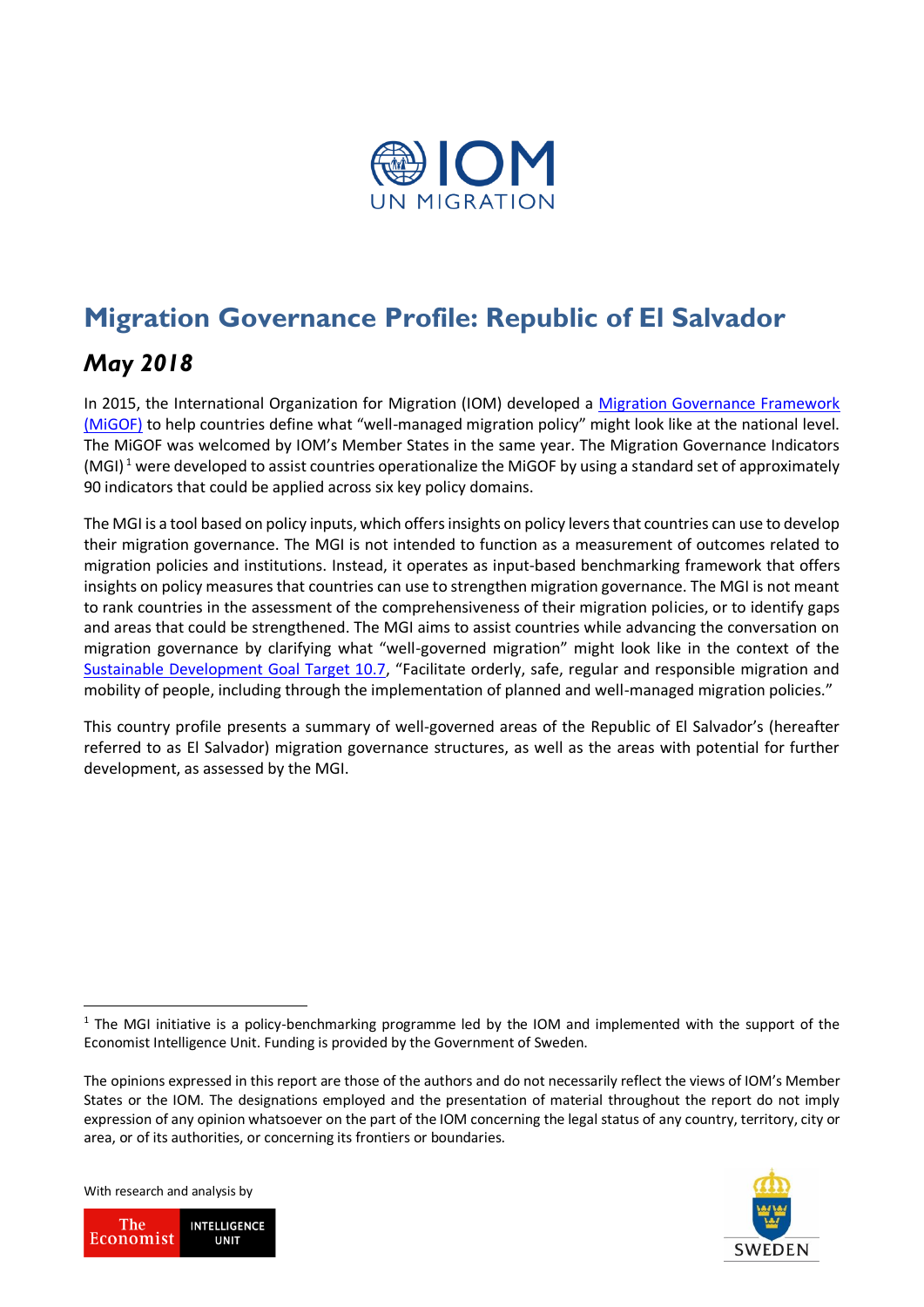# **Key findings**

## **1. Adherence to international standards and fulfilment of migrants' rights**

#### **1.1. International conventions ratified**

The table below follows a standard format and looks at the ratification of specific international conventions. The list of conventions covered is by no means exhaustive.

| Name of the convention                                                                                                 | <b>Ratification</b> |
|------------------------------------------------------------------------------------------------------------------------|---------------------|
| ILO Migration for Employment Convention (Revised), 1949 (No. 97)                                                       | No                  |
| Convention on the Status of Refugees, 1951                                                                             | Yes (1983)          |
| Convention relating to the Status of Stateless Persons, 1954                                                           | Yes (2015)          |
| Convention on the Reduction of Statelessness, 1961                                                                     | No.                 |
| ILO Migrant Workers (Supplementary Provisions) Convention, 1975<br>(No. 143)                                           | No                  |
| Convention on the Rights of the Child (CRC), 1989                                                                      | Yes (1990)          |
| International Convention on the Protection of the Rights of All Migrant<br>Workers and Members of Their Families, 1990 | Yes (2003)          |

#### **1.2. Migration Governance: Examples of well-developed areas**

El Salvador's Ministry of Health guarantees access to health services, which it deems a human right. This right is also reflected in the 2012 [National Policy on Social Participation in Health,](http://asp.salud.gob.sv/regulacion/) which on the one hand ensures universal access to basic health services, and on the other, the right to social security for holders of work permits or of long-term residence permits.

Once permanent residency has been obtained, the formalities for naturalization can begin. Under Article 92 of the [1983 Constitution,](https://www.asamblea.gob.sv/decretos/details/249) "The following may obtain Salvadoran status by naturalization: first —Native Spaniards and Hispano-Americans with one year's residence in the country; second—migrants of any origin, with five years' residence in the country."

Family reunification is possible. The Ministry of Foreign Affairs issues reunification visas for permanent and temporary residents. Because El Salvador is a signatory to the Convention on the Rights of the Child, the families of migrant children and adolescents can obtain visas of this kind. Likewise, those with an irregular immigration status are requested to regularize their situation. This process entails paying a fine, which varies depending on the time spent in the country without proper documentation. Once the situation of the migrant has been regularized, the migrant may apply for residency.

#### **1.3. Areas with potential for further development**

Migrants do not have immediate access to the formal labour market. Noteworthy among the requirements that must be met in order to apply for a work visa is having a job offer in the country and evidence that local workers are not being displaced, not having a criminal record in the country of origin, and being in good health. Additionally, under Articles 7, 8 and 10 of the [Labour Code,](https://www.asamblea.gob.sv/) most companies have a quota for international employees which may not exceed 10 per cent of their total workforce.

Migrants have limited scope for civil participation as they are not allowed to vote in municipal elections. Under Articles 72 and 73 of the 1983 Constitution, only Salvadoran citizens have the right to vote. The 1983 [Migration](https://www.asamblea.gob.sv/sites/)  [Law](https://www.asamblea.gob.sv/sites/) does not extend political participation to immigrants, for example, at the local level.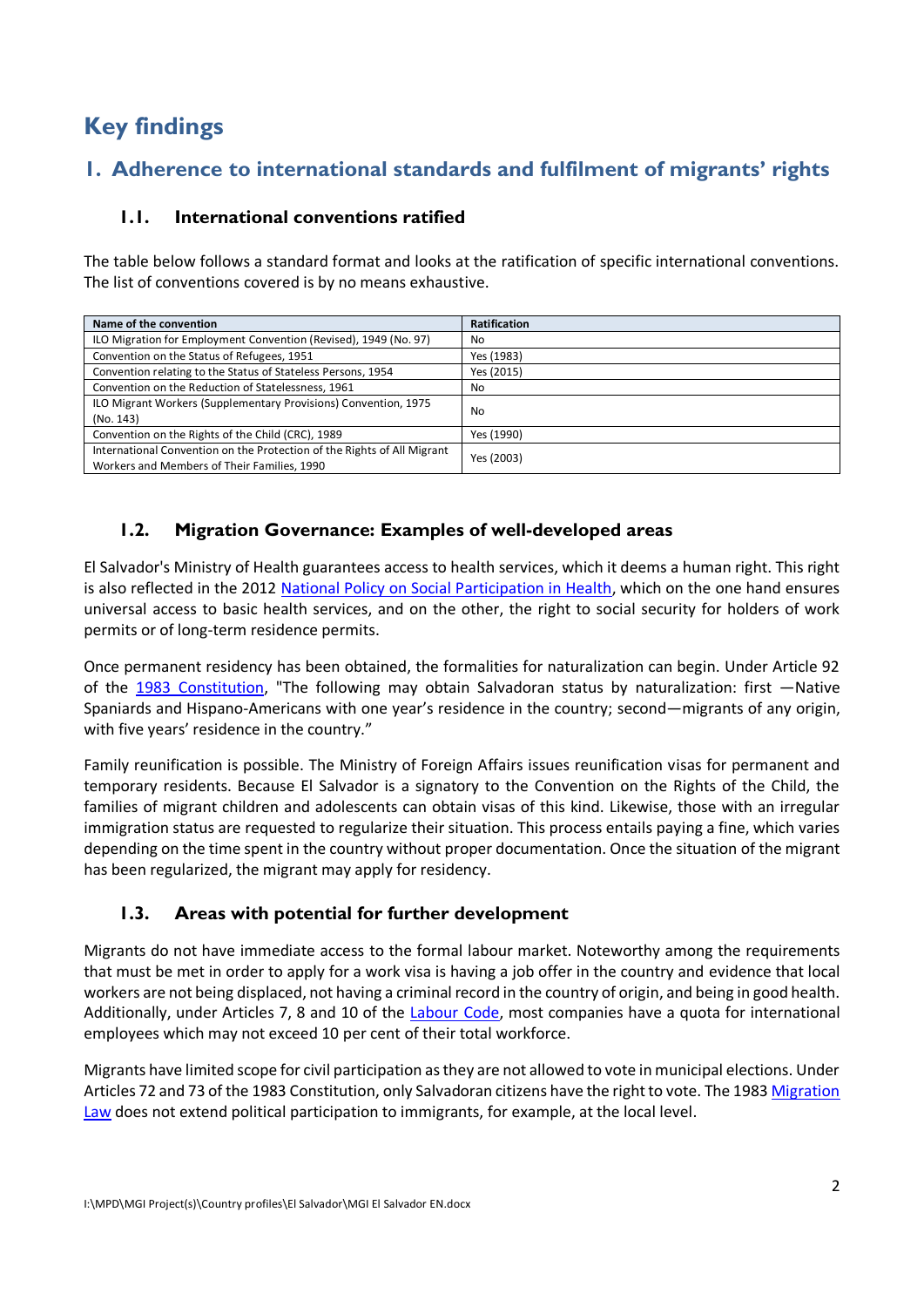El Salvador is not a party to the ILO Migration for Employment Convention (Revised) [No. 97](http://www.ilo.org/dyn/normlex/es/f?p=NORMLEXPUB:11300:0::NO::P11300_INSTRUMENT_ID:312242.) of 1949; or to the Migrant Workers (Supplementary Provisions) Convention [No. 143](http://www.ilo.org/dyn/normlex/es/f?p=NORMLEXPUB:11300:0::NO::P11300_INSTRUMENT_ID:312288.) of 1975.

El Salvador is the only Central American country that is not a signatory to the 1961 Convention on the Reduction of Statelessness. In 2017, however, consideration was given to aligning Article 7.4 of the Convention with Article 94.1 of the 1983 Constitution of the Republic of El Salvador.

## **2. Formulates policy using evidence and whole-of-government approach**

#### **2.1. Migration Governance: Examples of well-developed areas**

The country has an organized migration governance infrastructure. All administrative procedures relating to migration control of entries to and departures from the country, as well as the processes of receiving and assisting returning Salvadorans are the purview of the [General Directorate of Migration and Immigration](file://///172.23.34.12/berlinoffice/Projects/MGI/MGI%20phase%202/Country%20profiles/El%20Salvador/migracion.gob.sv) (DGME), which is attached to the Ministry of Justice and Public Security. The lead agency for national policy on Salvadorans abroad and returning Salvadorans is the National Council for the Protection and Development of Migrants and their Families (CONMIGRANTES), an autonomous and decentralized body attached for budgetary purposes to the Ministry of Foreign Affairs.

In July 2017, El Salvador devised the strategy called the [National Policy for the Protection and Development of](https://reliefweb.int/sites/reliefweb.int/files/resources/Politica%20Nacional%20para%20la%20Proteccion%20y%20Desarrollo%20de%20la%20Persona%20Migrante%20Salvadorena%20y%20su%20Familia.pdf)  [Salvadoran Migrants and their Families,](https://reliefweb.int/sites/reliefweb.int/files/resources/Politica%20Nacional%20para%20la%20Proteccion%20y%20Desarrollo%20de%20la%20Persona%20Migrante%20Salvadorena%20y%20su%20Familia.pdf) which addresses the causes of irregular migration, protection and assistance for migrants in transit, the settlement and integration of Salvadorans abroad, and comprehensive assistance for returnees.

Efforts have been made to ensure the horizontal and vertical coherence of migration policy. CONMIGRANTES is an inter-institutional body designed to act as a liaison between various governmental institutions such as the Ministry of Foreign Affairs, the Ministry of Labour and Social Security, the Ministry of Health, the Ministry of Education and the Ministry of the Economy, among others. Local experts have confirmed that the Government is also working on the vertical harmonization of migration policy.

#### **2.2. Areas with potential for further development**

The relationship between migration issues and development strategy is recognized. The [Five-Year](http://www.presidencia.gob.sv/wp-content/uploads/2015/01/Plan-Quinquenal-de-Desarrollo.pdf.)  [Development Plan 2014-2019](http://www.presidencia.gob.sv/wp-content/uploads/2015/01/Plan-Quinquenal-de-Desarrollo.pdf.) addresses the topic of emigration. Immigration could nonetheless be promoted, for example, by including the topic in the aforementioned plan.

## **3. Engages with partners to address migration and related issues**

#### **3.1. Migration Governance: Examples of well-developed areas**

El Salvador takes part in regional consultation processes on migration such as the [Regional Conference on](http://www.crmsv.org/es)  [Migration](http://www.crmsv.org/es) (RCM). Similarly, it has entered into bilateral agreements on migration with other countries. In 2013, El Salvador and Guatemala concluded an agreement on expedited passage and border security. In 2015, El Salvador and Ecuador signed an agreement on the rights of people in situations of human mobility. Other instruments are: the Alliance for Prosperity in the Northern Triangle of Central America, the Programme for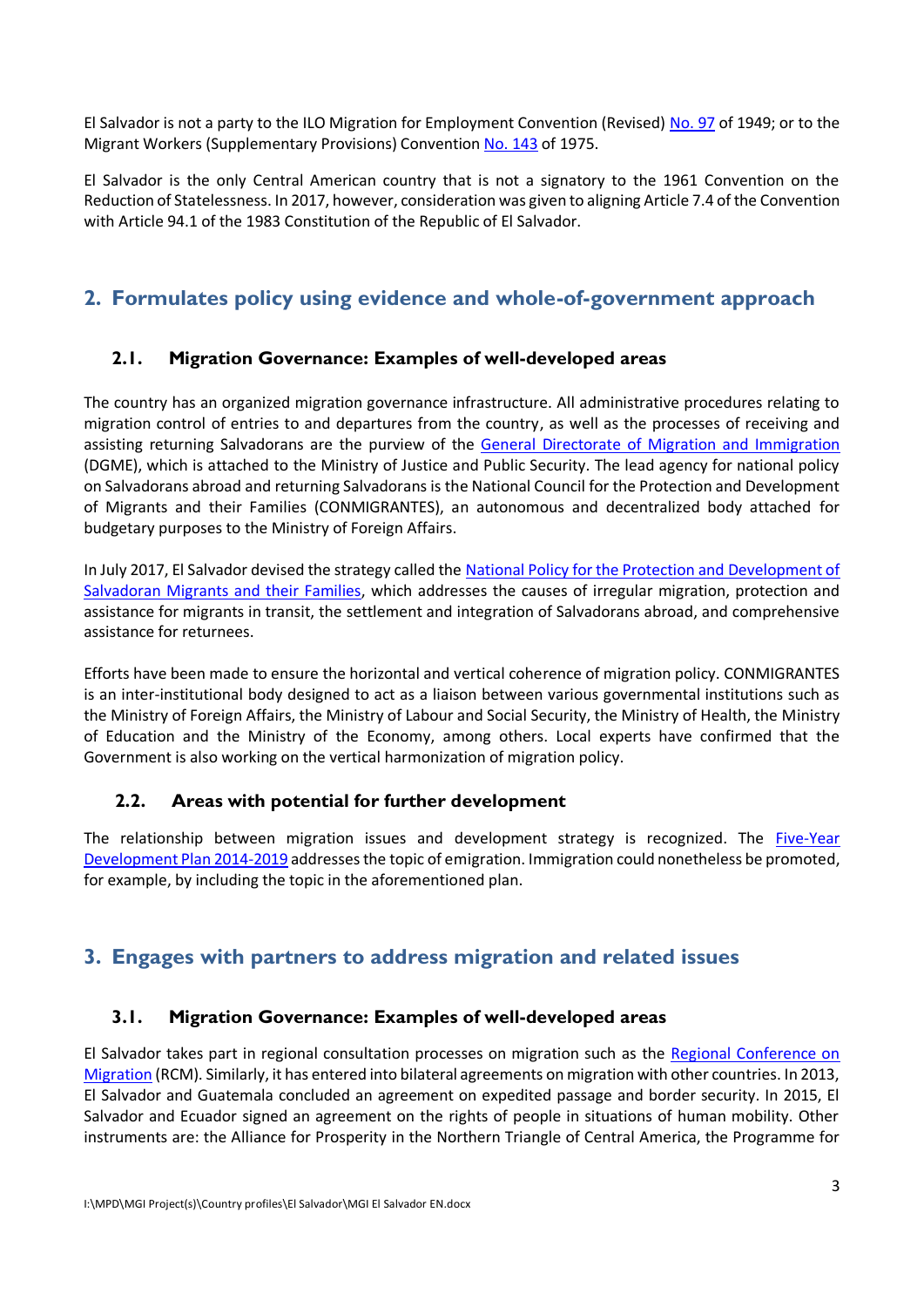the Safe, Orderly and Dignified Return of Central American Migrants by Land between Central America and Mexico, and protection agreements between consulates.

El Salvador is engaged in formal negotiations with countries of origin and destination of migration movements. For example, the Governments of El Salvador, Guatemala and Honduras represent the Northern Triangle of Central America and coordinate ongoing efforts to protect migrants and manage human mobility. The country is also a member of the Central American Commission of Migration Directors, the [Central America-4 Border](https://reddhmigrantes.files.wordpress.com/2014/06/acuerdo-regional-ca4.pdf.)  [Control Agreement \(CA-4\)](https://reddhmigrantes.files.wordpress.com/2014/06/acuerdo-regional-ca4.pdf.) and the [Agreement for the Creation of a Single Central American Visa for the Free](http://www.transparencia.gob.sv/institutions/dgme/documents/3123/download)  [Movement of Aliens in the Region.](http://www.transparencia.gob.sv/institutions/dgme/documents/3123/download) El Salvador has taken part in the discussions on the preparation of a regional declaration for the Global Compact for Safe, Orderly and Regular Migration. In addition, it belongs to the Tricamex consular coordination mechanism comprising the Foreign Ministers of the Northern Triangle of Central America and Mexico, and has worked formally with civil society organizations to help set migration policies. The Government has received technical and financial support from various agencies of the United Nations system such as the International Organization for Migration (IOM), and bodies like Catholic Relief Services (CRS). CONMIGRANTES comprises representatives of non-governmental organizations, various private universities and the University of El Salvador.

#### **3.2. Areas with potential for further development**

Recognition should be given to the efforts of CONMIGRANTES to promote coordination with the private sector and its inclusion in the formulation of migration policy. It also plans to promote the representation of associations of small and medium-sized enterprises (SMEs), a challenge that is yet to be taken up, however.

El Salvador is not a party to agreements on the promotion of labour mobility. However, the country has a Temporary Labour Migration Management Model, a programme that manages the mobility of Salvadoran citizens abroad and which is activated when another State so requests. This has now occurred on at least two occasions to assist workers from the meat industry migrating to Spain and Canada.

## **4. Advances the socioeconomic well-being of migrants and society**

#### **4.1. Migration Governance: Examples of well-developed areas**

El Salvador has entered into formal bilateral labour agreements. For example, it has signed a bilateral agreement with Spain for the coordination of migration policy and flows. Furthermore, in 1983 it signed an agreement with the United States of America on employees assigned to official functions in El Salvador.

In July 2017 the Government adopted the [National Policy for the Protection and Development of Salvadoran](https://goo.gl/ijLXfy.)  [Migrants and their Families.](https://goo.gl/ijLXfy.) Its lines of action include: strengthening the operational capacity of consulates with additional staff; providing a free legal advice service; and ensuring support and monitoring in cases of deportation. CONMIGRANTES coordinates implementation of the mechanisms needed to attain the goals of the policy.

The [Social Housing Fund](http://www.fsv.gob.sv/) (FSV) has a programme that facilitates access to remittance-backed mortgage loans for Salvadorans living abroad. Under this programme, the loan recipient commits to sending remittances to repay the loan.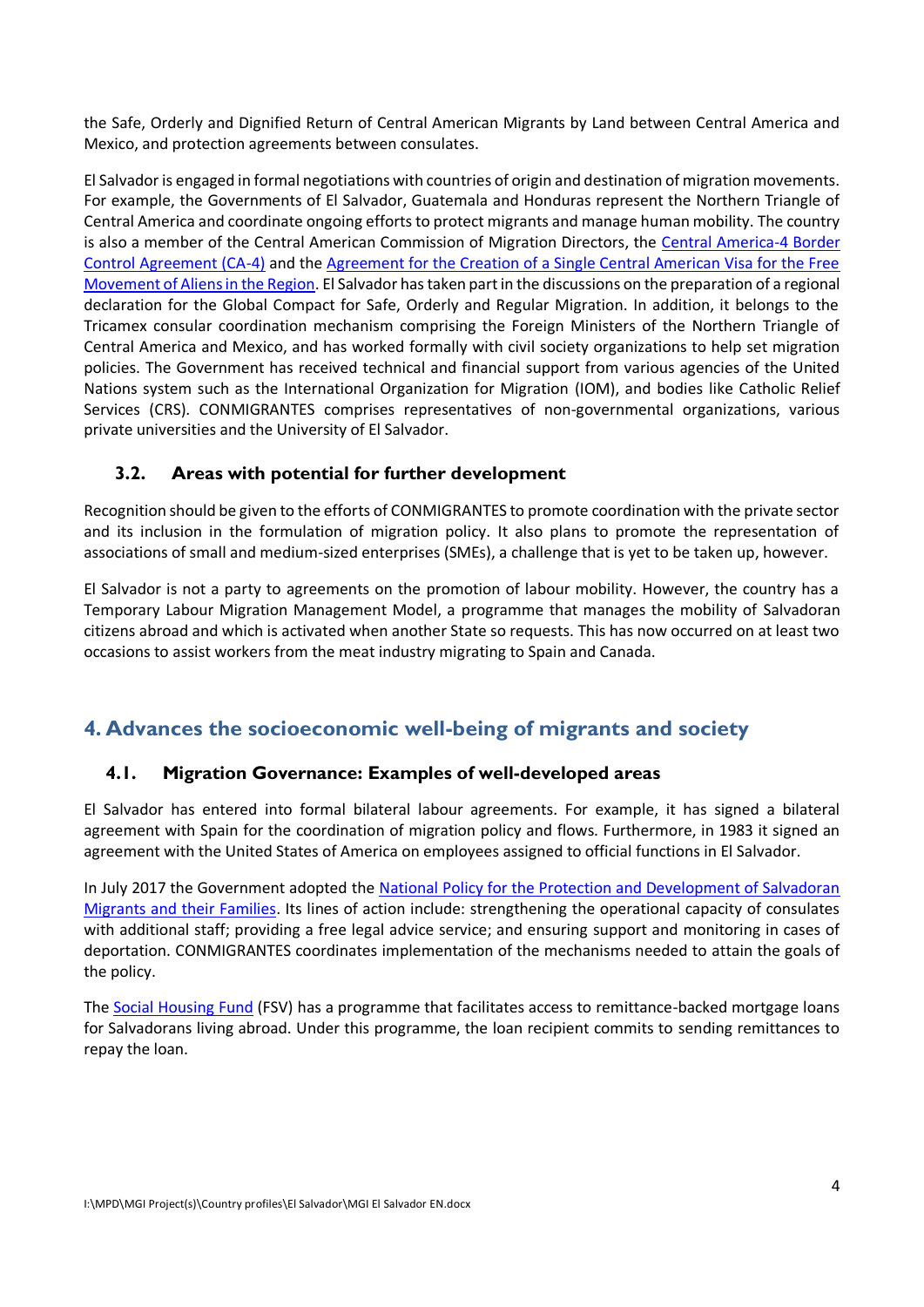#### **4.2. Areas with potential for further development**

Progress in terms of bilateral agreements, national policies and programme implementation could be supplemented by launching formal mechanisms for monitoring the labour market implications of migration. Similarly, programmes could be introduced to facilitate the granting of residence permits with a view to attracting experts or professionals with specific skill sets.

In El Salvador, immigrants have access to education free of cost up to the secondary level (baccalaureate). However, there is no legal framework in place to facilitate or promote job placement on the local market at the end of the studies. Meanwhile, international students are not permitted to accept paid employment.

#### **5. Effectively addresses the mobility dimensions of crises**

#### **5.1. Migration Governance: Examples of well-developed areas**

The Government of El Salvador has mechanisms for assisting its citizens in crisis situations abroad. These mechanisms mainly target people living in the United States of America, where most Salvadoran emigrants reside and where 18 consulates have been opened. Consular services provided on United States territory include: legal assistance, food allowances for needy families, and repatriation of Salvadoran citizens in vulnerable situations. Representatives of the Vice-Ministry of Foreign Affairs for Salvadorans abroad point out that present cooperation with local authorities is facilitating information sharing and collaboration with nationals abroad. Consular staff also receive the requisite training so as to adequately provide the relevant services and support.

Furthermore, in times of crisis the Government of El Salvador offers humanitarian services, irrespective of the country of origin of the vulnerable communities.

#### **5.2. Areas with potential for further development**

The [Five-Year Development Plan 2014-2019](http://www.presidencia.gob.sv/wp-content/uploads/2015/01/Plan-Quinquenal-de-Desarrollo.pdf.) – the main focus of which is to assist people proceeding from the United States of America – contains a description of the onset of a migration crisis. Additionally, it could include strategic lines for supporting people who must migrate because of insecurity, as well as the elements that go into delivering humanitarian aid to the immigrant community.

The Salvadoran State has adopted key measures to mainstream the topic of migration in various policy areas. Disaster management and post-crisis recovery strategies could nonetheless also address this issue.

#### **6. Ensures that migration takes place in a safe, orderly and dignified manner**

#### **6.1. Migration Governance: Examples of well-developed areas**

The General Directorate of Migration and Immigration (DGME) is responsible for monitoring entries and departures and for keeping a record of stays in the country. The staff of the various border posts receive regular training on a range of topics relevant to their functions. In addition, the institution has [a website](http://www.migracion.gob.sv/) which clearly describes the requirements for visas and residence permits.

There are government programmes in El Salvador that focus on facilitating the reintegration of returning migrants. *"[El Salvador es tu casa](https://rree.gob.sv/elsalvadorestucasa/)"* (El Salvador is your home) is an initiative intended to establish an interinstitutional mechanism for information and coordination with different sectors, with a view to stepping up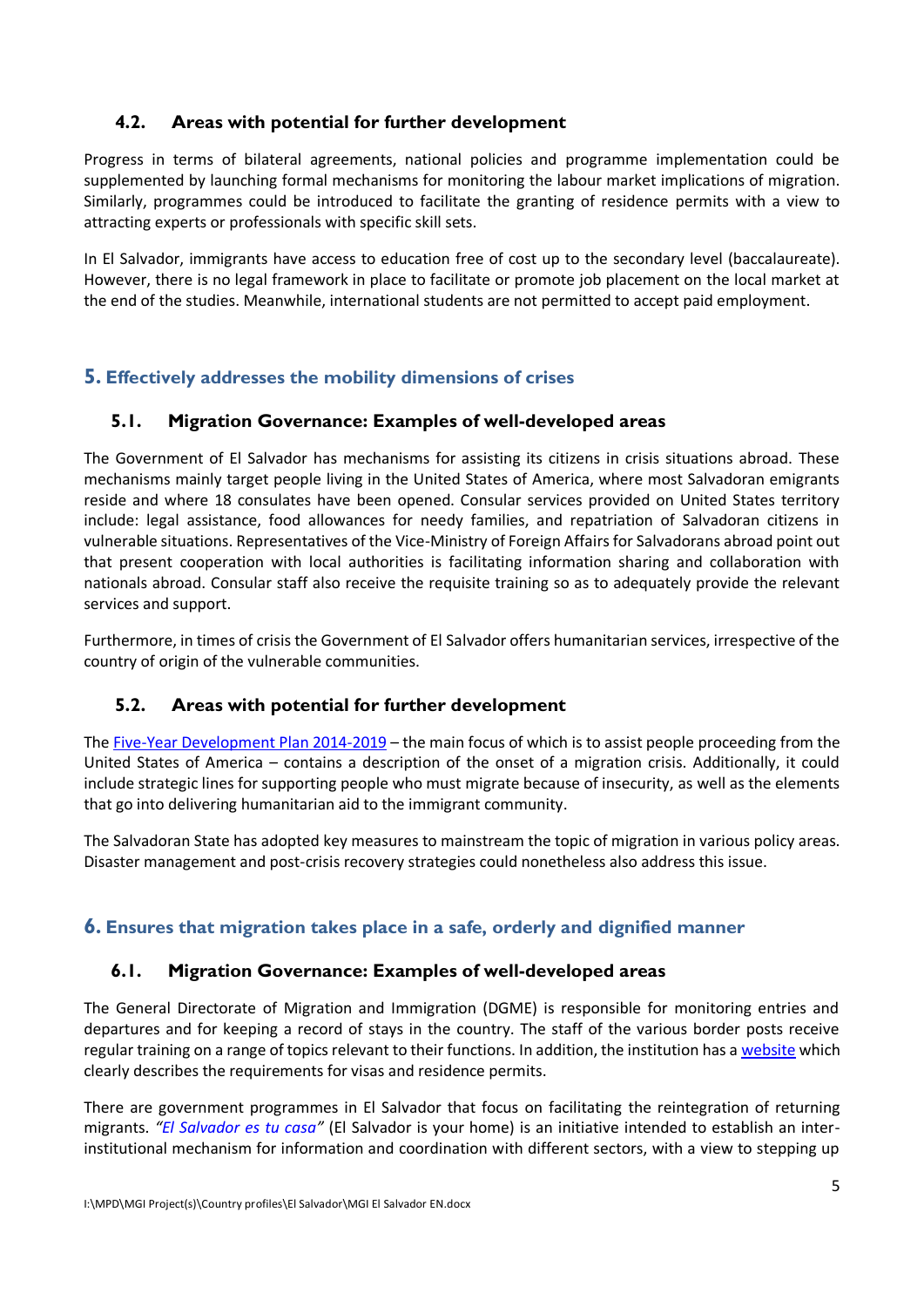psycho-social assistance and increasing academic, employment and entrepreneurial opportunities for the benefit of returning Salvadorans. Moreover, other initiatives are being launched by different institutions such as the National Commission for Micro and Small Enterprises (CONAMYPE), the Social Investment Fund for Local Development (FISDL) and the Salvadoran Institute of Professional Training (INSAFORP).

El Salvador's National Council against Human Trafficking is an institution set up to fight crimes of this nature and is regulated by an established legal structure. In 2014, the Legislative Assembly issued the [Special Law](https://www.asamblea.gob.sv/sites/default/files/documents/decretos/171117_073511571_archivo_documento_legislativo.pdf)  [against Trafficking in Persons,](https://www.asamblea.gob.sv/sites/default/files/documents/decretos/171117_073511571_archivo_documento_legislativo.pdf) which lays out the relevant legislative framework and policy. In this connection and pursuant to Article 23 of the Law, "all State agencies, branches and municipalities shall be responsible for implementing the National Policy and Plan of Action, in accordance with their institutional competence and under the coordination of the Council".

#### **6.2. Areas with potential for further development**

Progress in buttressing the institutional and regulatory framework relating to human trafficking in El Salvador could include the regular publication of statistics on the fight against sexual and commercial exploitation, as well as human trafficking and smuggling. The Office of the Attorney-General of the Republic currently keeps a record of the number of human trafficking cases, which it includes in its annual reports, while the Ministry of Justice and Public Security and the Ministry of Foreign Affairs periodically share their annual reports.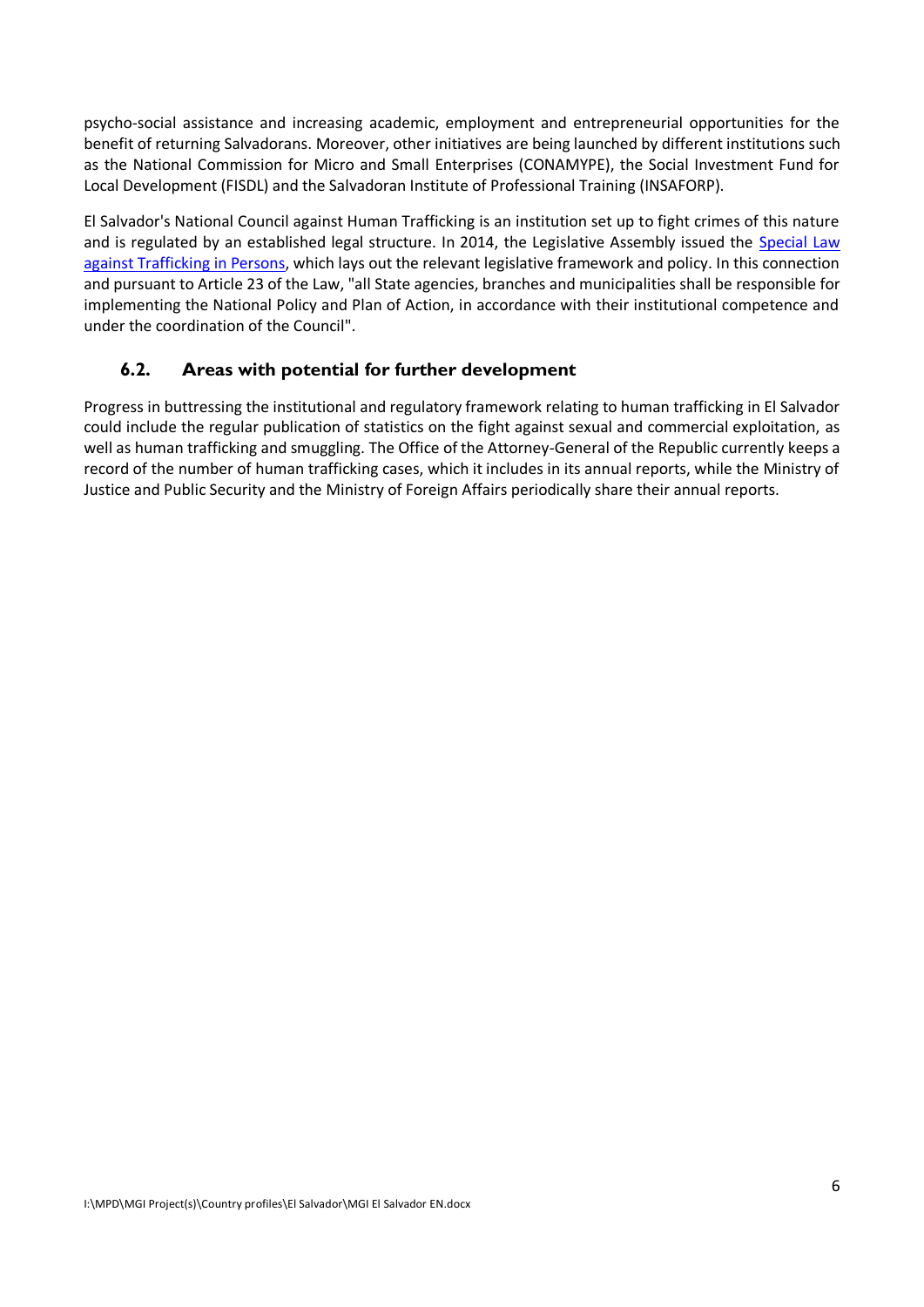### **Key sources**

Legislative Assembly of the Republic of El Salvador

- 1958 *Migration Law*, 19 December 1958. May be viewed at: [https://www.asamblea.gob.sv/sites/default/files/documents/decretos/171117\\_072943163\\_arc](https://www.asamblea.gob.sv/sites/default/files/documents/decretos/171117_072943163_archivo_documento_legislativo.pdf) hivo documento legislativo.pdf.
- 1972 *Labour code*, 30 June 1972. May be viewed at: [https://www.asamblea.gob.sv/sites/default/files/documents/decretos/171117\\_072951854\\_arc](https://www.asamblea.gob.sv/sites/default/files/documents/decretos/171117_072951854_archivo_documento_legislativo.pdf) hivo documento legislativo.pdf.
- 1983 *Constitution of 1983*, December 1983. May be viewed at: [http://www.oas.org/juridico/spanish/mesicic3\\_slv\\_constitucion.pdf.](http://www.oas.org/juridico/spanish/mesicic3_slv_constitucion.pdf)
- 2014 *Special Law Against Trafficking in Persons*. May be viewed at: [https://www.asamblea.gob.sv/sites/default/files/documents/decretos/171117\\_073511571\\_arc](https://www.asamblea.gob.sv/sites/default/files/documents/decretos/171117_073511571_archivo_documento_legislativo.pdf) hivo documento legislativo.pdf

#### General Directorate of Migration and Immigration

N.d. Temporary and permanent residence. May be viewed at: <http://www.migracion.gob.sv/residencias-temporales-y-definitivas/>

Ministry of the Interior and Territorial Development, General Directorate for Civil Protection and Disaster Prevention and Mitigation

2017 *National Plan for Civil Protection and Disaster Prevention and Mitigation*. May be viewed at: <http://proteccioncivil.gob.sv/plan-nacional-de-proteccion-civil/>

#### Ministry of Foreign Affairs

2017 *National Policy for the Protection and Development of Salvadoran Migrants and their Families*. May be viewed at: [https://reliefweb.int/sites/reliefweb.int/files/resources/Politica%20Nacional%20para%20la%20](https://reliefweb.int/sites/reliefweb.int/files/resources/Politica%20Nacional%20para%20la%20Proteccion%20y%20Desarrollo%20de%20la%20Persona%20Migrante%20Salvadorena%20y%20su%20Familia.pdf)

[Proteccion%20y%20Desarrollo%20de%20la%20Persona%20Migrante%20Salvadorena%20y%20](https://reliefweb.int/sites/reliefweb.int/files/resources/Politica%20Nacional%20para%20la%20Proteccion%20y%20Desarrollo%20de%20la%20Persona%20Migrante%20Salvadorena%20y%20su%20Familia.pdf) [su%20Familia.pdf.](https://reliefweb.int/sites/reliefweb.int/files/resources/Politica%20Nacional%20para%20la%20Proteccion%20y%20Desarrollo%20de%20la%20Persona%20Migrante%20Salvadorena%20y%20su%20Familia.pdf)

#### Ministry of Foreign Affairs, Ministry of Labour and Social Welfare

2011 Temporary Labour Migration Management Model in El Salvador. May be viewed at: [https://slidex.tips/download/ministerio-de-relaciones-exteriores-ministerio-de-trabajo-y](https://slidex.tips/download/ministerio-de-relaciones-exteriores-ministerio-de-trabajo-y-prevision-social-org)[prevision-social-org](https://slidex.tips/download/ministerio-de-relaciones-exteriores-ministerio-de-trabajo-y-prevision-social-org)

#### Ministry of Health

2012 *Agreement No. 1889: National Policy on Social Participation in Health*, December 2012. May be viewed at: [http://asp.salud.gob.sv/regulacion/pdf/politicas/politica\\_nacional\\_participacion\\_social\\_en\\_salu](http://asp.salud.gob.sv/regulacion/pdf/politicas/politica_nacional_participacion_social_en_salud.pdf) [d.pdf.](http://asp.salud.gob.sv/regulacion/pdf/politicas/politica_nacional_participacion_social_en_salud.pdf)

International Organization for Migration (IOM)